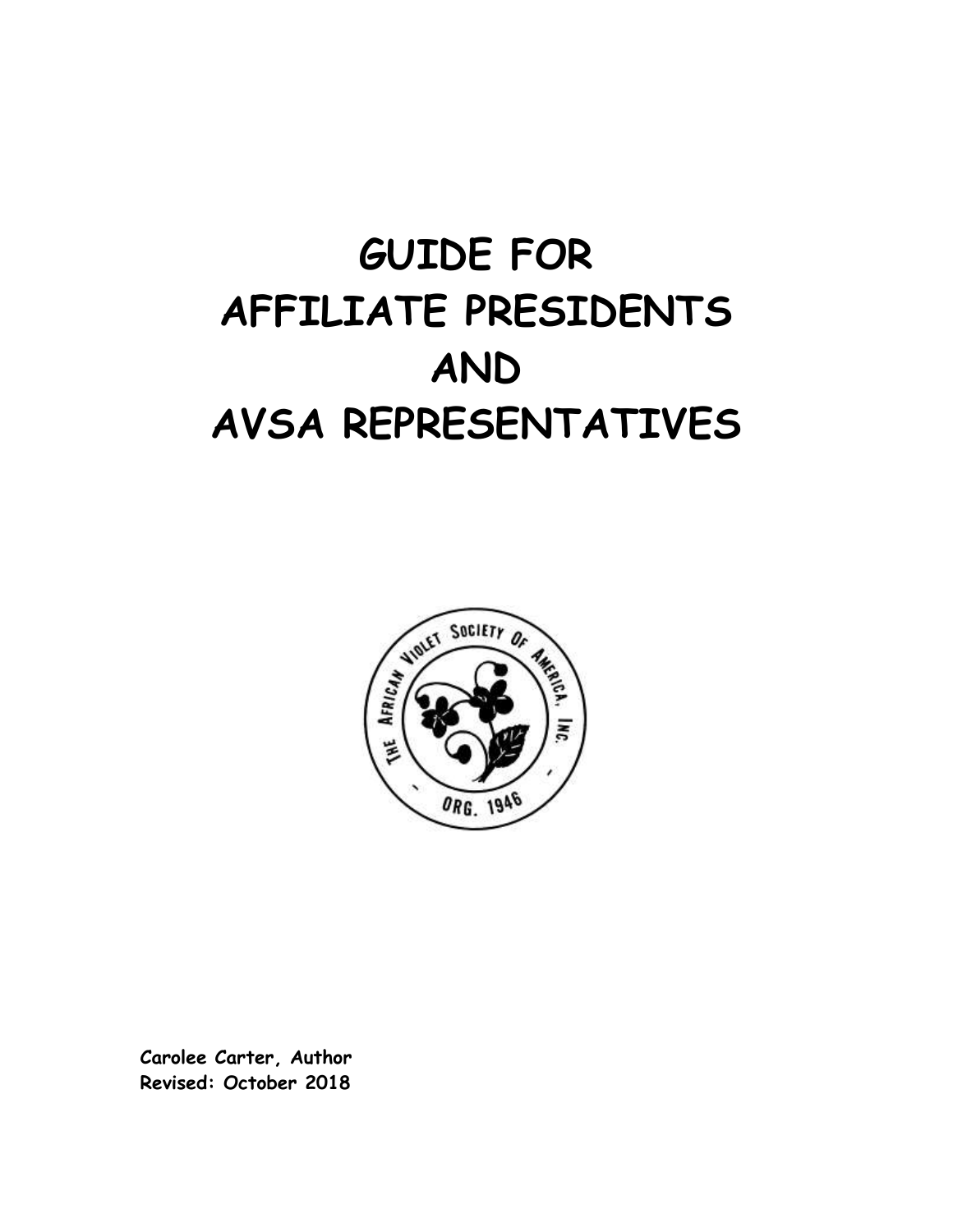#### **DEDICATION**

This guide is dedicated to you – president of an AVSA affiliate. You are the leader and influence the spirit and the attitudes of the members of your affiliate.

Enthusiasm is contagious. By your enthusiasm, or lack of it, a club is successful or fails.

A president's role should not be a difficult one. With proper planning, it should be the easiest job in the club. You were elected to this office because your club decided you have the qualifications of a leader: an alert mind, poise, self-restraint, friendliness, organization, objectivity and fairness to all. Your job is to preside over the meetings and encourage your members to share in the thinking and decision-making. Meet your obligations with determination, discharge them with calmness, and your club will be a proud and happy group of members.

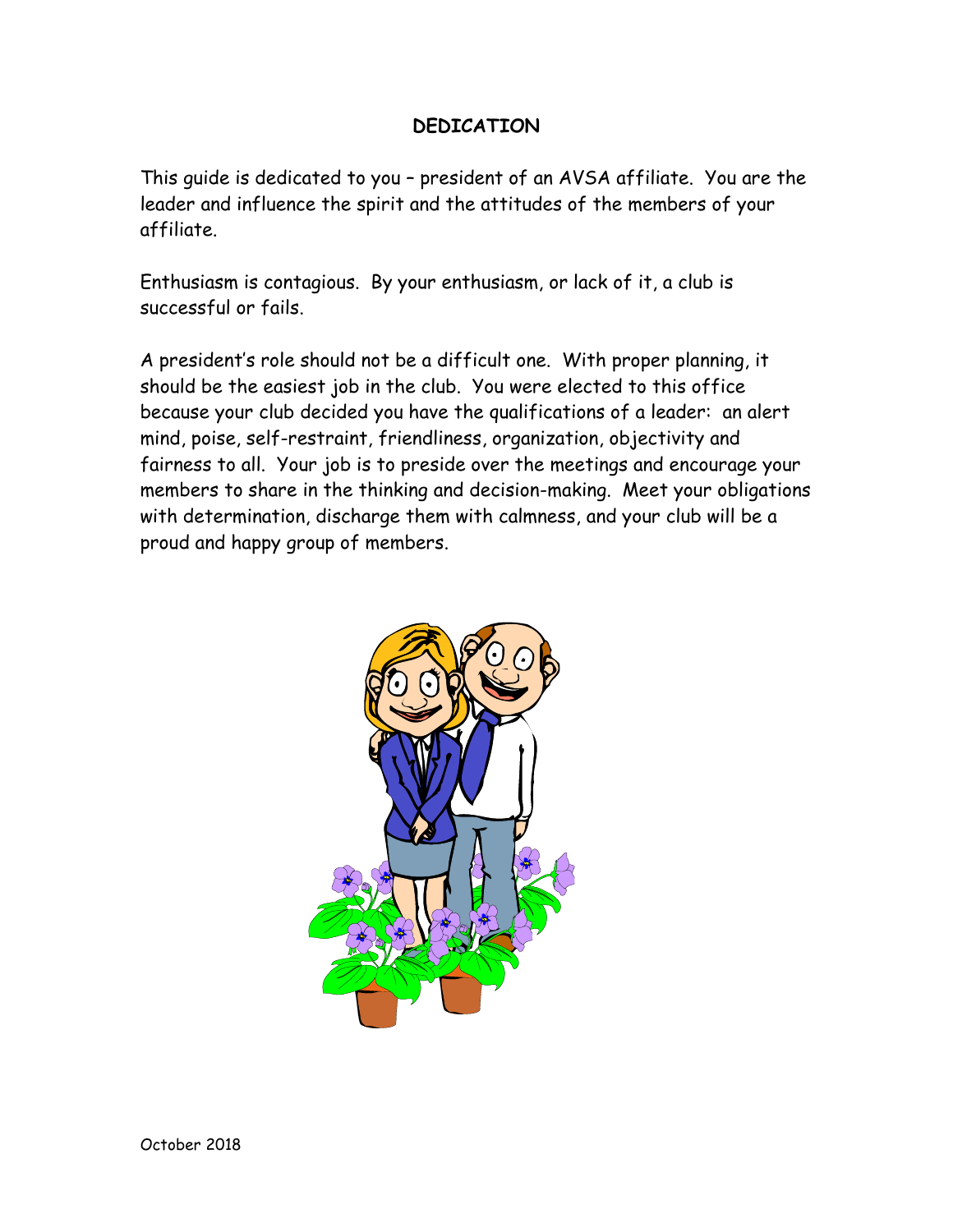With proper planning and organization, being an affiliate president can be rewarding, fun and stress-free. If you develop your organizational skills and appoint the right person for the right committee job, *your* job will be immeasurably easier. Winning the confidence and respect of your members is an important part of keeping them happy and energetic.

Before we get into the "rules and regs," here are a few TIPS to help you get started:

- Develop a yearly calendar and identify what needs to be done and in what month.
- $\cdot$  Prepare an agenda for each meeting and provide a copy to the members when they arrive.



- Conduct as much business as possible through your Executive Committee to ensure the time devoted to business matters is kept to a minimum. Remember, your mission as an AVSA affiliate is "to provide a convenient association for people interested in African violets, stimulate interest in propagation and culture of African violets, promote distribution of all varieties and species among members and others interested in growing them, and publish reliable, practical information about plants and the organization." Nowhere does it state that you have to spend lots of time conducting business meetings.
- Stay in control of your meetings! Your goal is to keep the business meetings short, so encourage members to stay on topic. Use your office to regain control and set guidelines for discussion if topics create too much reiteration. *Roberts Rules of Order* is your guidance tool – use it wisely (see discussion later in this pamphlet).
- $\cdot$  Use your gavel lightly to control sideline chatter when someone is giving a presentation or is addressing a subject.
- $\hat{P}$  If your affiliate doesn't have a newsletter, appoint someone to create one, if only one to remind them of your upcoming meeting. Write a President's Message to encourage members to attend.
- $\div$  Be a supportive member and a good listener.
- Do not tolerate childish behavior, finger-pointing or any other unadult-like behavior.

With all these tips in mind, let's get on to the heart of this guide: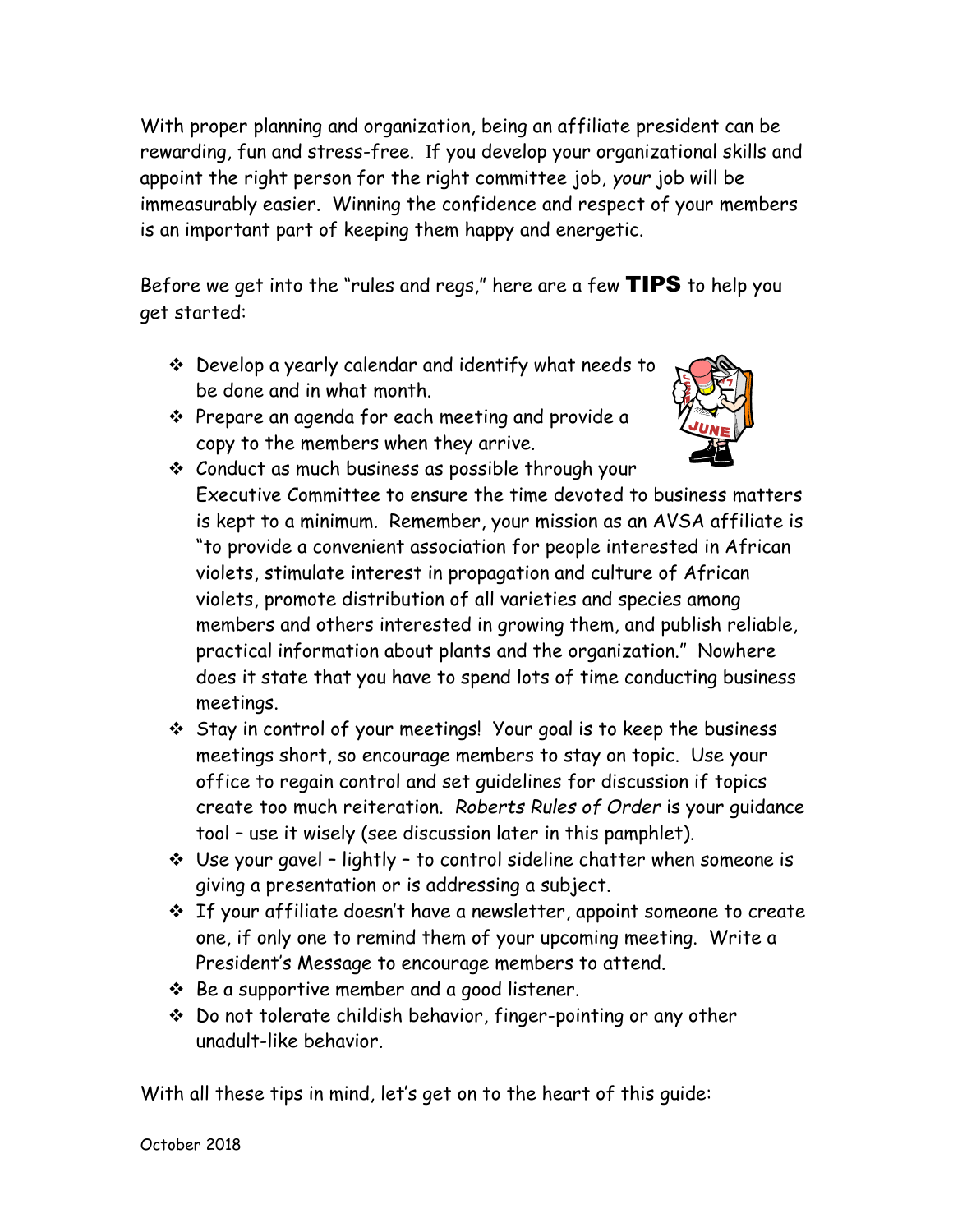#### *DUTIES OF AN AFFILIATE PRESIDENT*

It is said that there are many willing people in the world: those who are willing to work and those who are willing to let them. Therefore, it is important to carefully choose each of your committee chairmen and assign some responsibility to as many members as possible. If a member feels he/she is a part of his/her society, it will surprise you how diligently he/she will pitch in and work.

- $\hat{P}$  Be generous in expressing your appreciation and express thanks to all for their efforts and achievements, whether large or small. Kind words and praise work wonders.
- Cheerfully help members and chairmen who request your assistance but not too much. You may find yourself doing the whole job!
- $\hat{\mathbf{v}}$  Prior to undertaking your role as president, become thoroughly familiar with both the Constitution and Bylaws of your society. The Bylaws should be brought up to date at least every five years. [See the AVSA Bylaws for guidance.]
- $\hat{\mathbf{v}}$  Emphasize the importance of a capable nominating committee and its task of choosing the best possible nominees for each office. Responsibilities to the society and to AVSA should be fully explained before nominees accept their nominations.
- $\cdot$  Keep your knowledge current. Read the minutes of the AVSA board meetings, which are available upon request from the AVSA office. Check show rules in the "Shows and Judges" column in *African Violet Magazine*. Keep up with the affiliates by reading the "Affiliate Update" column in *African Violet Magazine*.
- It would be great if the entire club were AVSA members. After all, AVSA is the glue that holds all the affiliates together. Encourage your members to join and to become familiar with *African Violet*



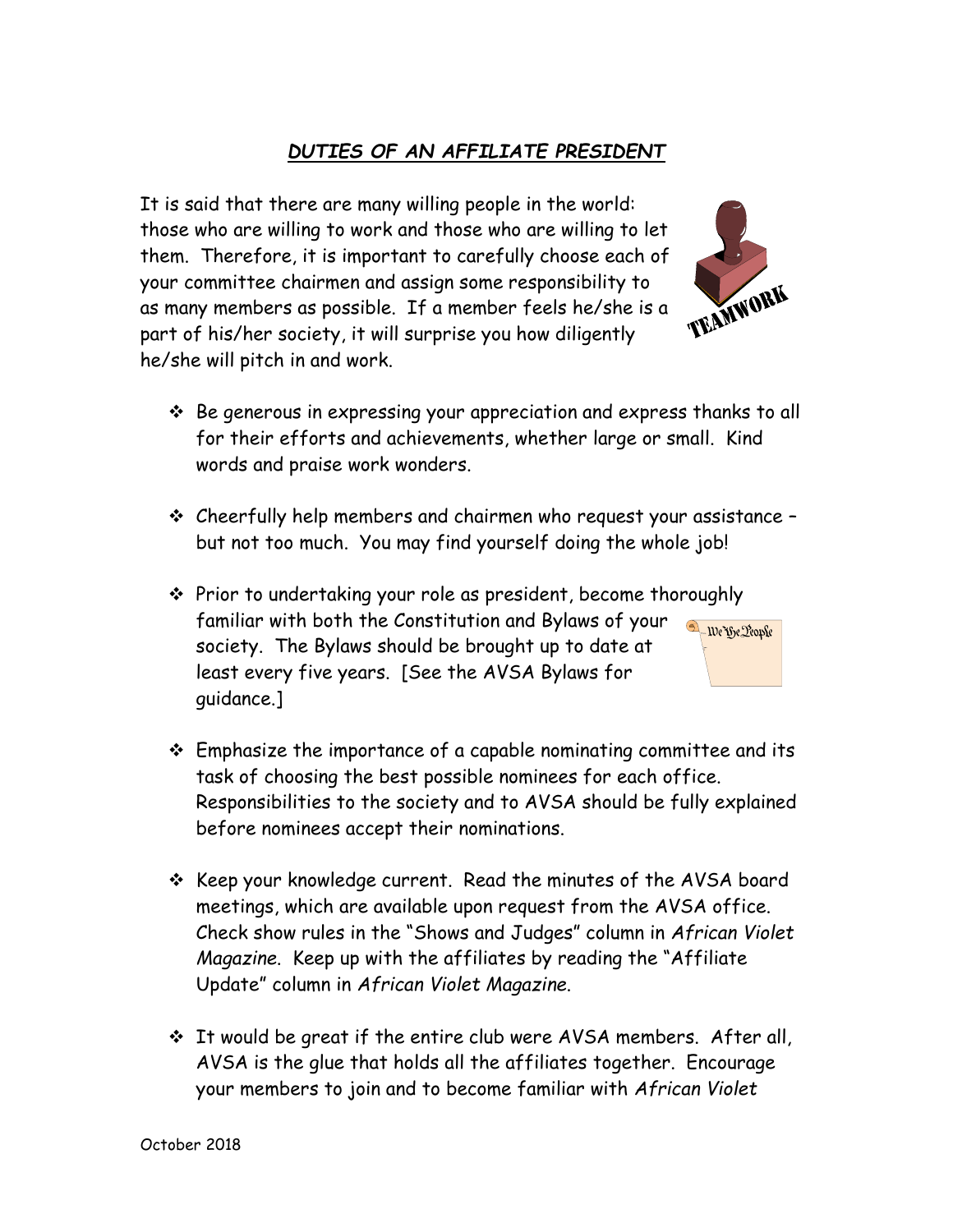*Magazine* and the many benefits of joining AVSA. The officers certainly should be AVSA members.

- Encourage your members to attend schools for judges in your area even if they do not plan to take the examination. The schools are more than just learning to judge; they are overall classes in how to perfect your plants. Much worthwhile knowledge will be gained from such an experience.
- $\div$  Suggest that your program chairman review the list of slide programs and other program material available from the AVSA Library as published in *African Violet Magazine* annually in the



September issue. Review the magazine with an eye for articles that could be used as back-up reading material for your programs.

- Plan club projects of violet therapy! Start rewarding projects in schools, Scout groups, Campfire Girls, 4-H clubs, and retirement homes.
- As president, try to attend other garden club functions. Visit clubs in your area and invite these groups to your meeting. Offer to host a workshop on growing African violets. This is a great way to successfully promote your club and AVSA at the same time.
- $\div$  Some affiliates have limited memberships. If your quota is filled, encourage a good leader to start another African violet club and offer your advice and assistance to the leader.
- Encourage your members to contact newcomers in their neighborhoods. Call your local Welcome Wagon as a source for this information. Promote interest in African violets by taking a small blooming plant as a gift to a new neighbor and enclose an invitation to join you as a guest to one of your meetings. Include a card for a free leaf or plant that they can redeem with their attendance. Newcomers may not yet be involved in local activities and are usually eager to make new friends.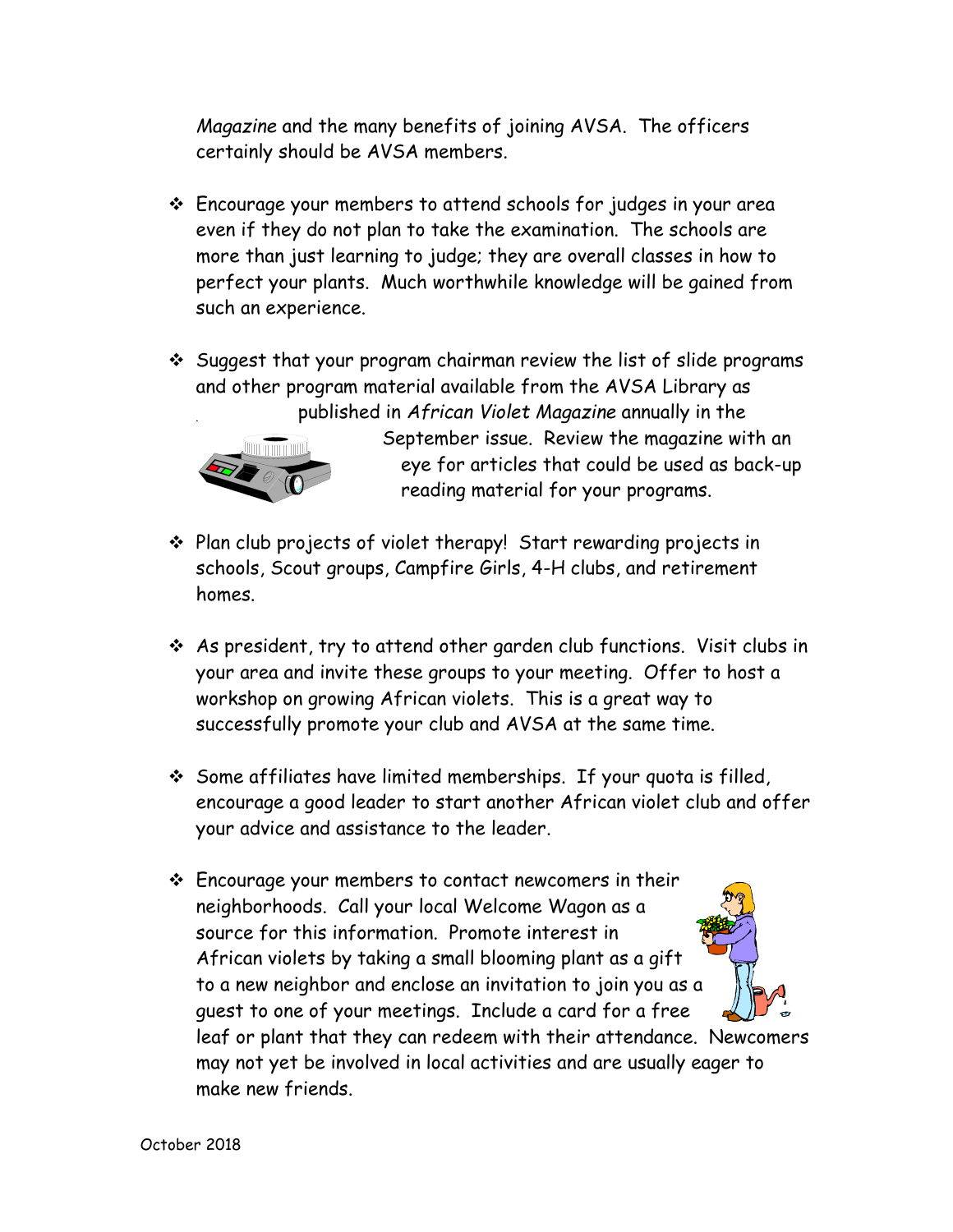Now that you have these tips, here's how to run the meeting!

#### *BEGINNING A MEETING*

that a president may follow:

The agenda – the order of business – is the first and most important part of any meeting. The wise Chairman (Presiding Officer) plans ahead what business is to take place. Below is a suggested agenda





- 1. The Presiding Officer (standing) calls the meeting to order, on time, with a light tap of the gavel saying, "This meeting will come to order."
- 2. The Presiding Officer states whether a quorum is present. If a quorum isn't present, this also should be stated, as no official business can then be transacted.
- 3. Opening ceremonies, such as an invocation, the Pledge of Allegiance to the Flag may be given at this time.
- 4. Welcome and introductions: The chair welcomes guests, members and speaker.
- 5. Roll call of members, if customary.
- 6. The Presiding Officer asks the secretary to read the minutes of the previous meeting, after which the Presiding Officer says, "Are there any corrections to the minutes?" If corrections are made, the Presiding Officer states, "The secretary will make the corrections, and the minutes are approved as corrected." If no corrections are offered, the Presiding Officer states, "The minutes stand approved as read." No motion is required. At this time, any correspondence is read by the secretary or corresponding secretary.
- 7. The next order of business is the treasurer's report. Receipts and disbursements since the last report are read. Motions are needed to pay all outstanding bills not previously authorized. If there are no questions, the presiding officer says, "The treasurer's report will be filed for audit." If there are questions, the treasurer is instructed to attach them to the report. No motion is made to accept this report.
- 8. Report of officers, such as the president, vice president, etc., if there are any.
- 9. Report of the AVSA representative.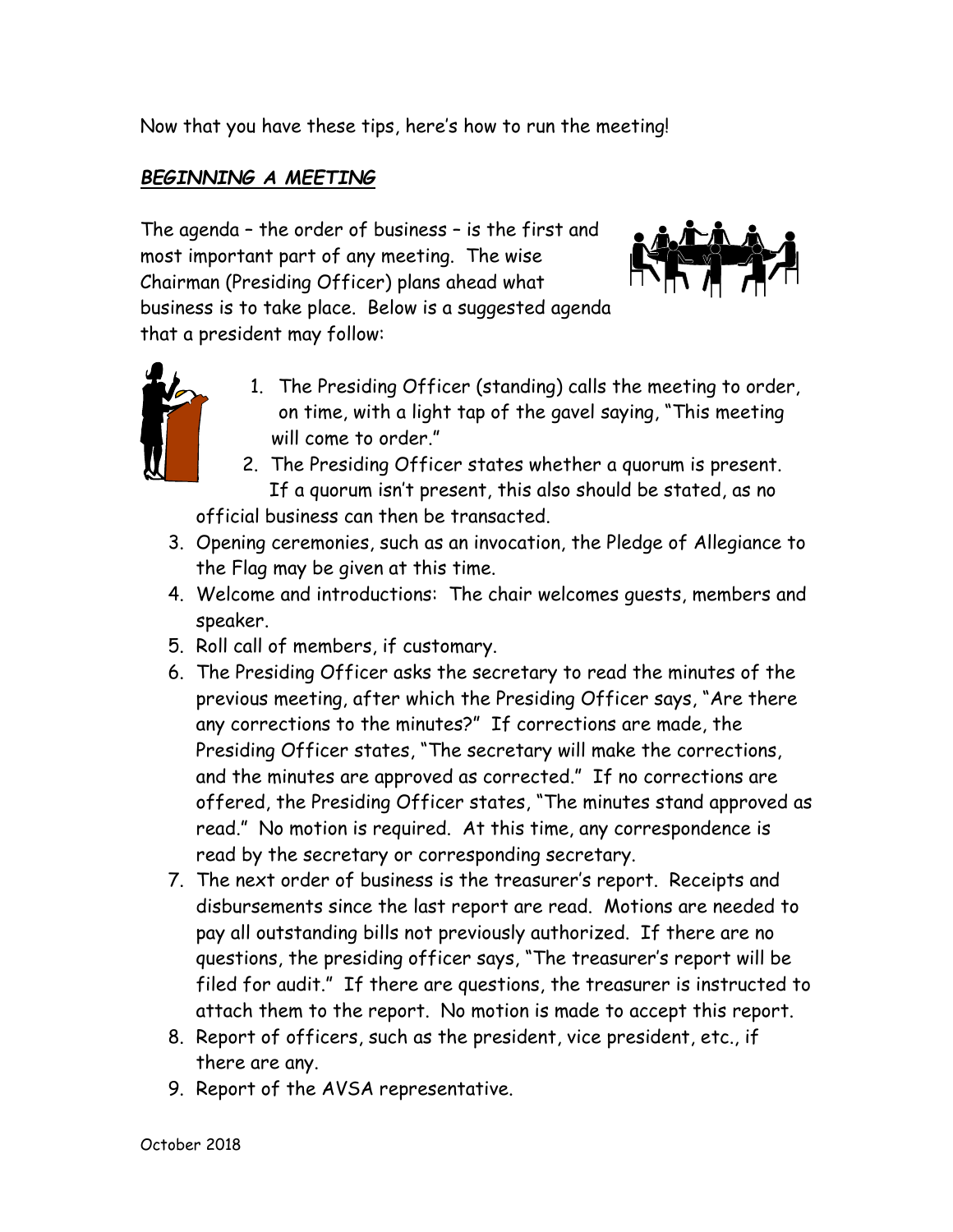- 10. Report of standing committees (those appointed for the term of office).
- 11. Report of special committees (those appointed for a special project).
- 12. Unfinished business (never referred to as "old business").
- 13. New business.
- 14. Announcements.
- 15. Program.
- 16. Adjournment by the presiding officer by saying, "If there is no further business to come before this meeting, we will adjourn." [Pause] "The business meeting is adjourned." [If the affiliate holds their program at the start of their meeting time, the meeting is called to order after which the president turns the meeting over to the program committee. When the program is completed, the president thanks the presenter and returns to the meeting agenda.]

### *ADDITIONAL TIDBITS OF INFORMATION TO GET YOU THROUGH THE MAZE*

The presiding officer stands while conducting the meeting (unless it is a small group where he/she can see everyone) but remains seated when reports are read. Those giving reports customarily stand when speaking.

*Roberts Rules of Order, Newly Revised* is your manual for controlling your meeting. Buy a copy and become familiar with it. It should be a part of the club library and should be consulted for questions on parliamentary procedure. Why do you need to do this? Because if your meetings are more effectively run, you can spend more time on what you are really there for – African violets. Here's a bit of history trivia:



*The word "Chair" or "Chairman" comes from early days when it was only the leader who had a chair . . . the assembly sat on benches.* 

*The word "Bylaws" comes from England. Long ago, the little town of Bye had such a fine constitution the "City Fathers" and the citizens held to such exemplary conduct because of it that the English Parliament took notice and modeled many of their laws after it. Since much of the U.S. Constitution*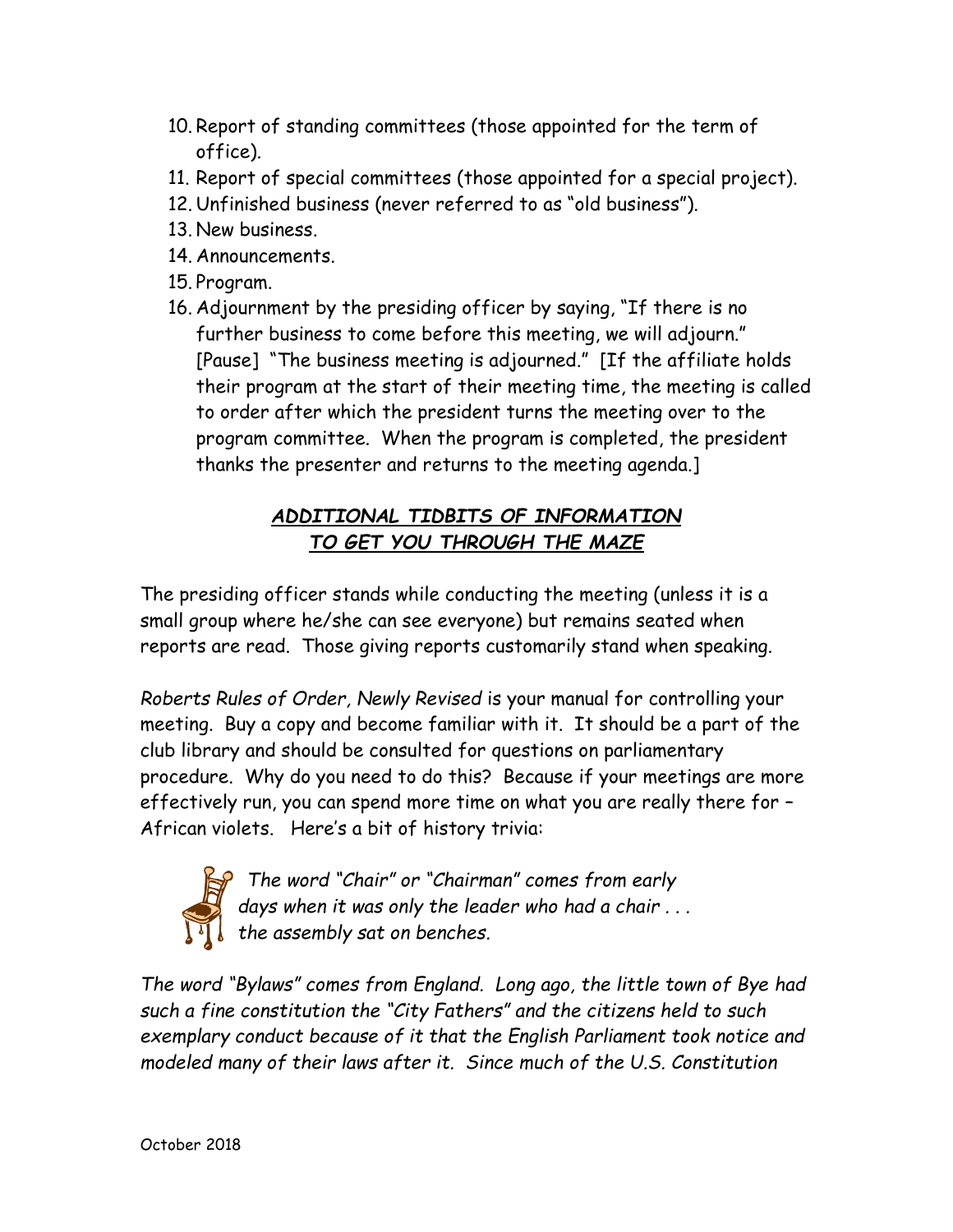*was taken from the English Parliament, we had "Bye-laws" which was shortened to "By-laws" and now "Bylaws."*

Okay, let's get down to basics on how to get a motion through its phases:

#### *EIGHT STEPS NECESSARY TO ENACT A MOTION*

The Chair is the chairman or person presiding at a business meeting, usually the president of the organization.

1. The member rises and addresses the Chair – "Madam/Mister President/Chairman."



- 2. Member receives recognition "Mrs. Jones."
- 3. Member states the motion "I move that (or to) . . . ."
- 4. When a second is required, another member makes it "I second the motion." Keep in mind that the member does not necessarily have to agree with a motion to second it. The purpose of the second is to get the motion on the floor for discussion.
- 5. Chair states the motion "It has been moved and seconded that (or to)  $\mathbf{u}$
- 6. Chair calls for discussion (if the motion is debatable) "Is there any discussion?" *The chair remains neutral during the discussion*. Although the chair isn't required to do so, he/she may vote to create a tie as well as to break one, but cannot have more than one vote on any motion. In voting to cause a tie vote, the motion is lost since it takes at least a majority to carry a motion, and when there is a tie, there cannot be a majority. In a ballot vote, the chair has the same privilege as members. If the Chair him- or herself wishes to propose a motion, he/she must step down from the Chair, asking the Vice Chair to take over the position while he/she makes the motion and subsequent discussion of it. He/she then resumes the chair to conduct the voting, observing the voting rules stated above.
- 7. Chair calls for the vote "All those in favor of the motion, say 'aye'." [Pause] "All those opposed, say 'no'." When the chair is in doubt of the vote, a show of hands or rising vote may be called.
- 8. Chair announces the result of the vote "The motion is adopted, and we will . . . .", or "The motion is lost, and we will not . . . ."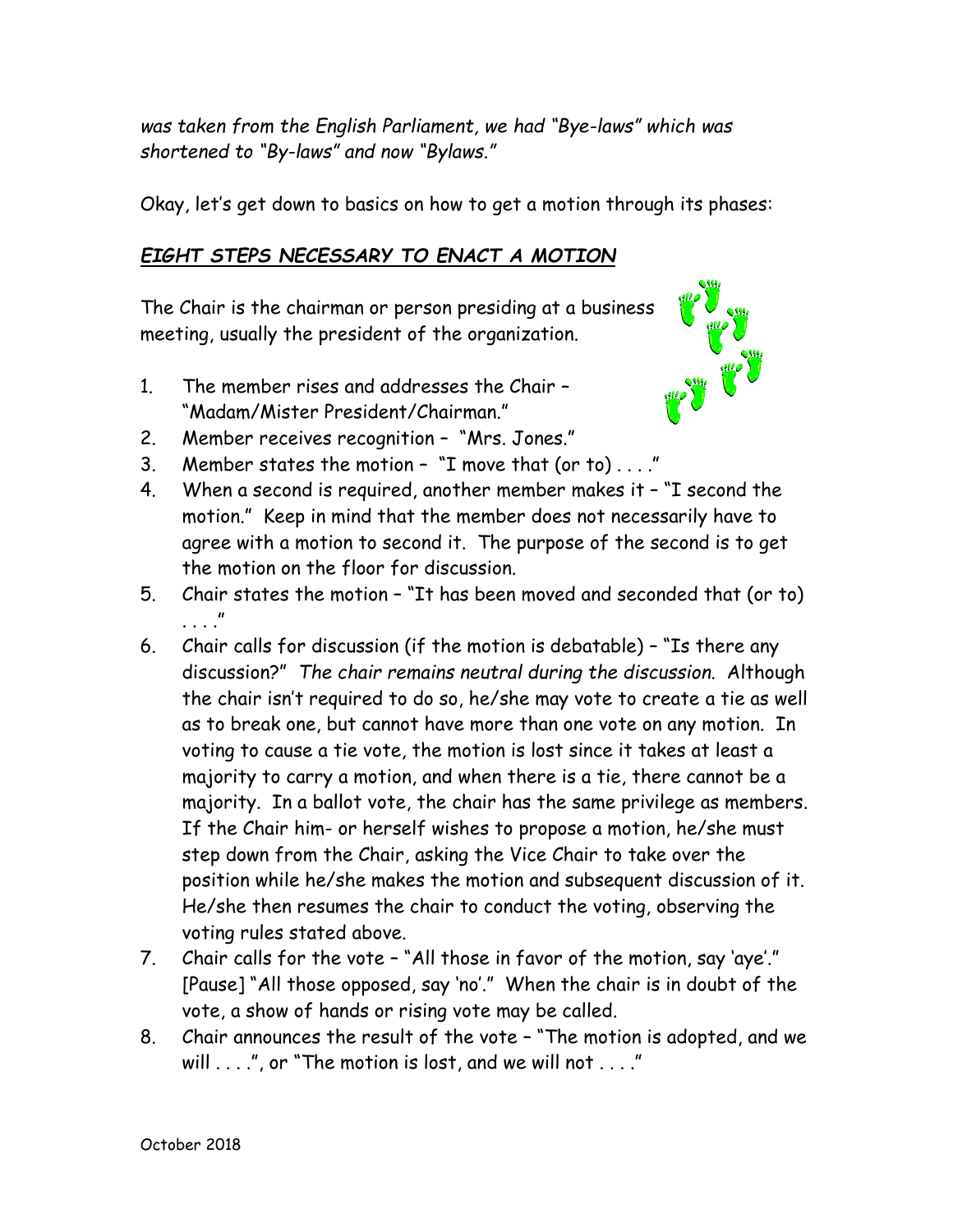Much time can be saved in meetings by the chair using "General Consent" as an option. This means that the Chair may say, "If there is no objection, we will recess at noon for lunch." If no one objects, this is the same authorization as a favorable vote. However, if one objection is made, the motion must be made, seconded, and voted upon.

## Wait! There's more

**AMENDMENTS** to a motion must be made and voted on *before* the main motion is voted on. The main motion is then voted on as originally made if the amendment fails, or voted on as amended.

**WAYS TO AMEND**: 1) Insert, or add (a word, phrase or paragraph), 2) Strike out (words, phrases, or paragraphs), or 3) Strike out and Insert.

**WITHDRAWAL** of a motion may be made by the maker of the motion before the chair states the motion. After the chair has called for the vote and a motion has been adopted, a member may move to reconsider the motion. "Reconsider" takes a majority vote, and only a member who has voted on the prevailing side may ask that the motion be reconsidered during the same session. "Rescind" takes a two-thirds vote and is a motion, which can be made at a later date.

**POSTPONEMENT** of a motion is desirable when insufficient information makes further consideration or delayed action advisable. It can be referred to a committee, tabled, or postponed indefinitely or to a certain time.

There – you made it! You'll have to admit it was pretty simple.

#### *NOW, LET'S SEEK OPPORTUNITIES TO PROMOTE AFRICAN VIOLETS AND AVSA*

Here are some ways of promoting African violets and AVSA, which ultimately benefits your affiliate:

1. Make yourself and capable speakers available to garden clubs and other organizations. Refer to *African Violet Magazine* and distribute AVSA culture folders



October 2018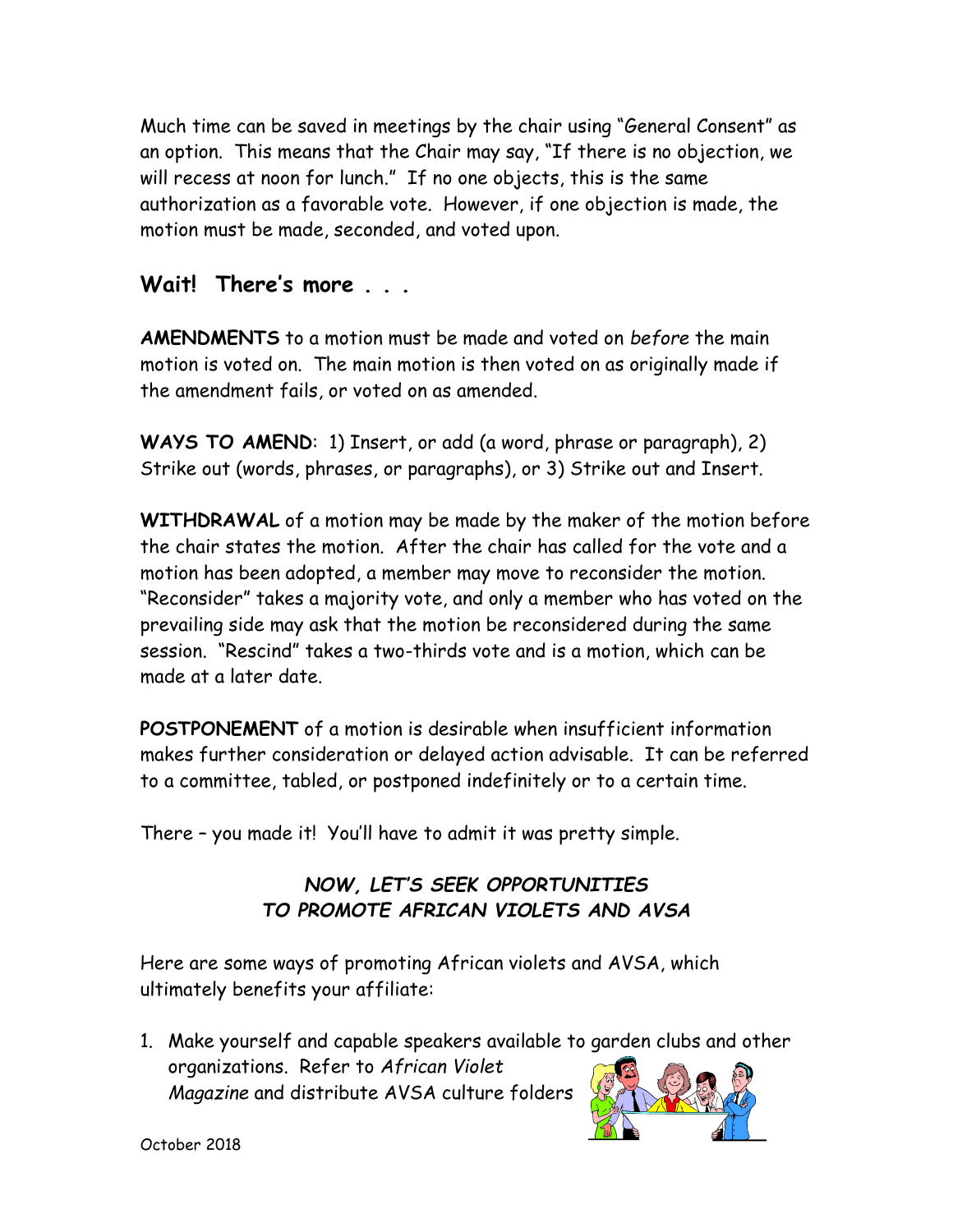to interested persons. Contact them before your next show or educational display.

- 2. Have a violet show large or small or a public display. Provide posters and an AVSA magazine and membership display with a capable attendant manning the table at all times the show is open to the public.
- 3. Ask to have an African violet display at local flower and garden shows, fairs, community gatherings, church bazaars, department stores, malls, supermarkets, etc. Provide show plants, eye-catching posters, copies of *African Violet Magazine*, AVSA culture folders and a friendly person to answer questions and promote AVSA.
- 4. Encourage members to enter plants in the convention show. Call members' attention to the convention show schedule, program and list of awards in *African Violet Magazine*.
- 5. Provide a library with *African Violet Magazines*, AVSA *Handbook for Growers, Exhibitors and Judges* and other books relating to African violets and other gesneriads.

### *ENCOURAGE GOOD PUBLICITY*

Assist your publicity chairman to get and keep the name of your club and the African Violet Society of America before the public.

Request articles and slides from the *African Violet Magazine* editor and send articles to them six to eight weeks in advance of your show.



Encourage newspaper editors to print articles and pictures of successful growers in your society. Invite them to attend and possibly photograph some clever workshop sessions in which African violets are used.

Mention AVSA and its merits in all local publicity, especially in your violet show publicity, garden show publications, local newspapers, radio, and television.

Send a brief account of your local show to the editor of *African Violet Magazine*. See "AVSA Information" on the inside cover of *African Violet Magazine* for deadlines. Encourage members to write about their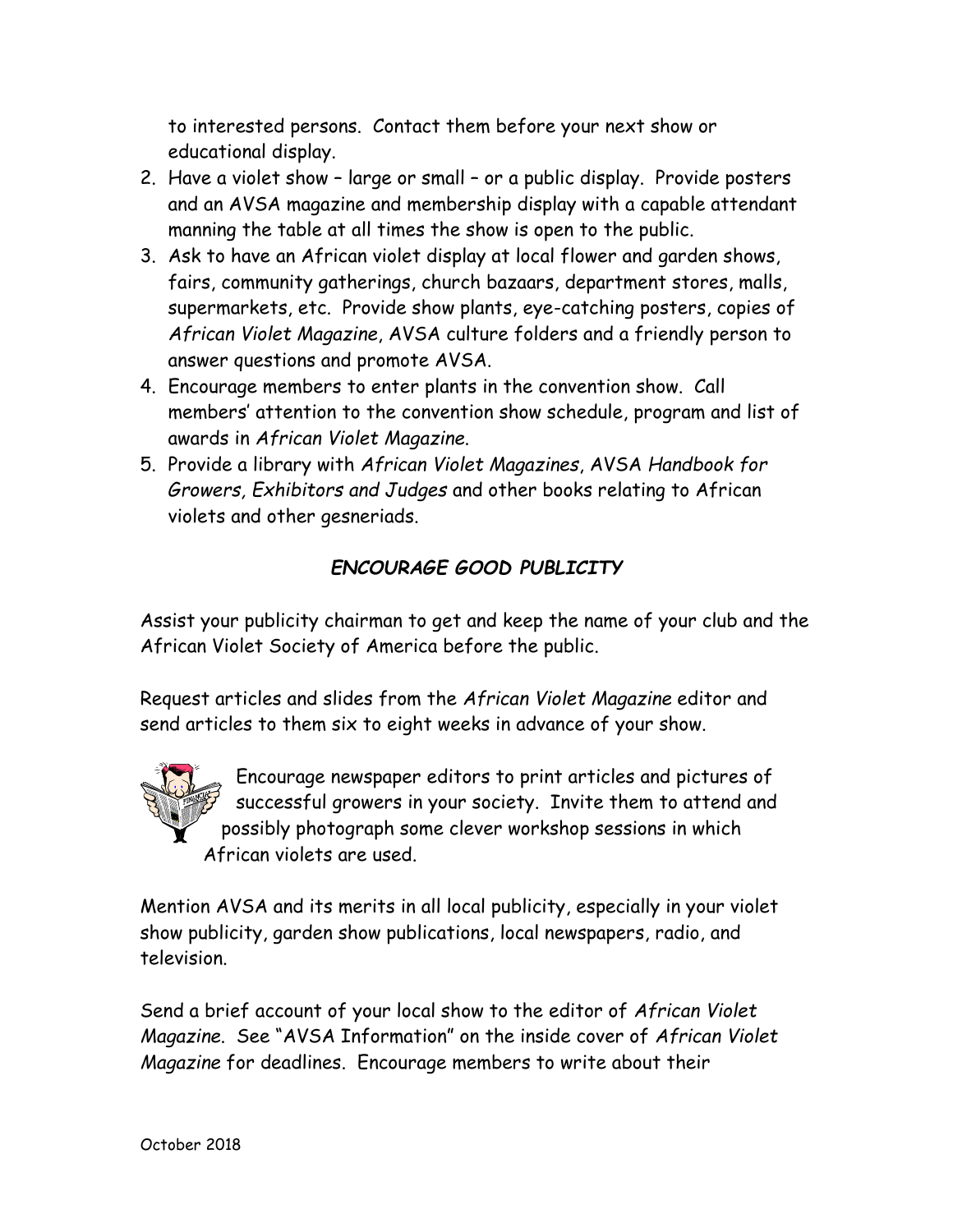experiences in growing African violets and submit them to *African Violet Magazine* and local newspapers.

#### *THE IMPORTANT AVSA REPRESENTATIVE*

A conscientious worker to serve as the AVSA representative in your club should be appointed by the president or elected by the members (according to the club's bylaws). Plan and work with your representative for the ultimate good of your club and for AVSA.

Allow time at each meeting for the AVSA representative to report on AVSA activities. Here are some suggestions the representative can use to help promote African violets:

1. Encourage members to display their violets and copies of *African Violet Magazine* in their homes and to the public whenever possible.



- 2. Stress the importance for members to be familiar with the *AVSA Handbook for African Violet Growers, Exhibitors and Judges.* It contains much more than judging standards. It's a handbook for growing.
- 3. Suggest AVSA memberships as gifts to friends for any occasion, especially for Holiday gifts. AVSA memberships from your society are appropriate thank-you gifts to speakers as awards, as gifts to garden clubs, libraries, horticulture conservatories, hospitals, nursing homes, doctors' offices and beauty shops. You're helping to spread the word, and whoever picks up the magazine just might be knocking on your meeting door next month! [The recipient will receive an appropriate card naming the donor.]
- 4. Collect your members' lists of 25 favorite varieties, compile them, checking to be certain that those already on the Honor Roll are not included on your list. List exact number of votes for each variety and the number of members voting and mail to the Best Varieties Compiler.
- 5. Encourage growers who sell violets to become commercial members of AVSA. All dues in excess of individual membership fees go into the Boyce Edens Research Fund. The continuing research is of great benefit to commercials as well as amateurs.